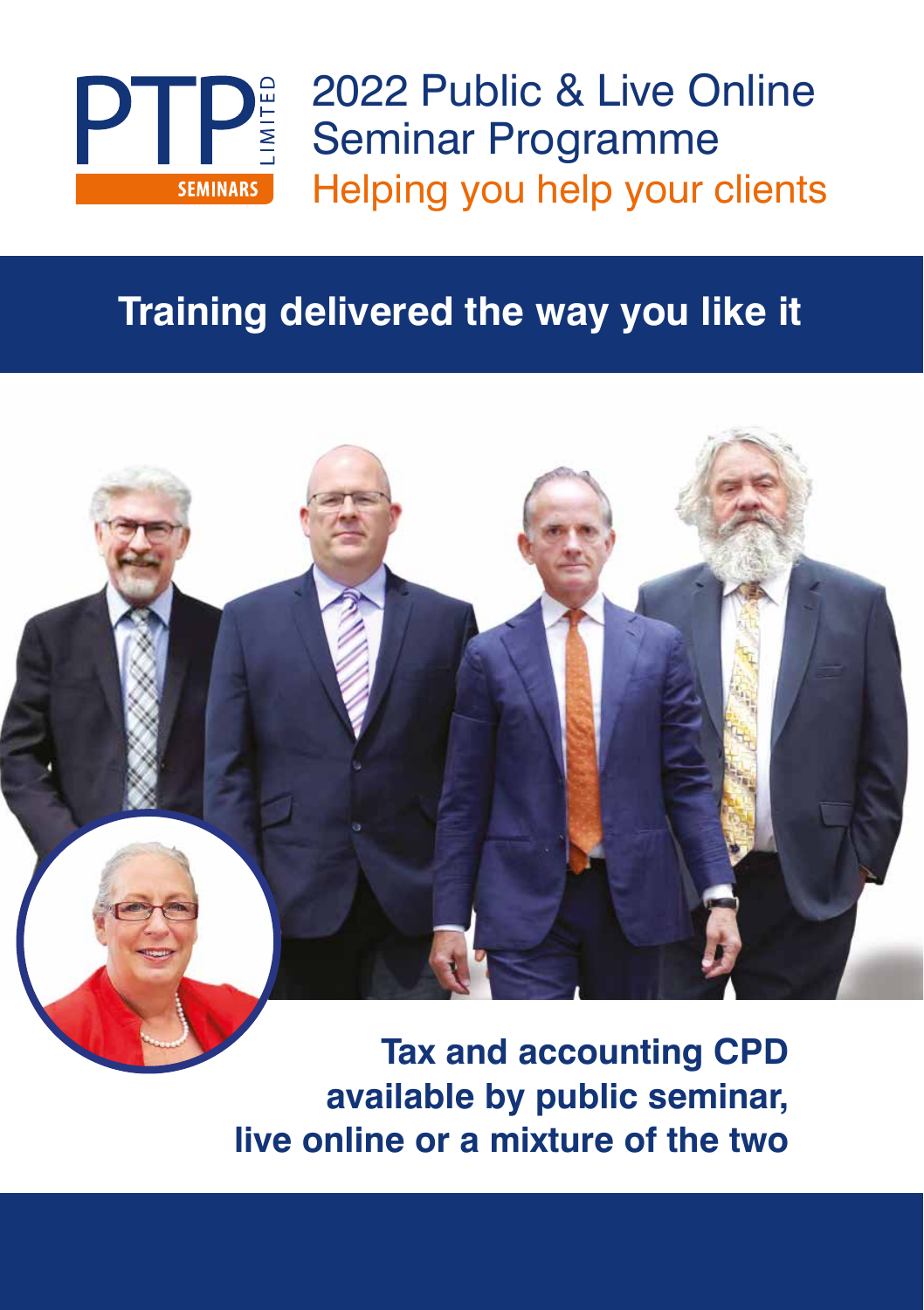## Welcome to the New Flexible Way to Access CPD

### **The pandemic has changed all of us. The way we work. The way we access our training.**

PTP is offering greater flexibility for your tax and accounting CPD. Choose from:

- public seminars in one of our welcoming venues;
- •live online seminars from the convenience of your own desk, tablet or device;
- •combination of in venue and online seminars for the best of both worlds.

Plus, to do our bit for the environment, we are moving to a paperless system. From now on all your seminar information including booking confirmations and course materials will be available to download from your client area on our website.

Regardless of which type of training method you chose you will experience:

- **•Great speakers** the 2022 PTP lecturing line-up is second to none.
- **•Great content and course materials** giving you practical, relevant and useful information.
- **•Great prices** offering tremendous value for money to hear the best tax and accounting lecturers in the country.
- **•Great support** our admin team can help with bookings and ensure accessing our public or live online seminars is as smooth as possible.

*"I have attended many PTP lectures, done by Mark, Giles and Tim. Always a pleasure to listen to them, excellent speakers and very skilled at explaining the course content."*

**Ian Hodges, Jones Avens**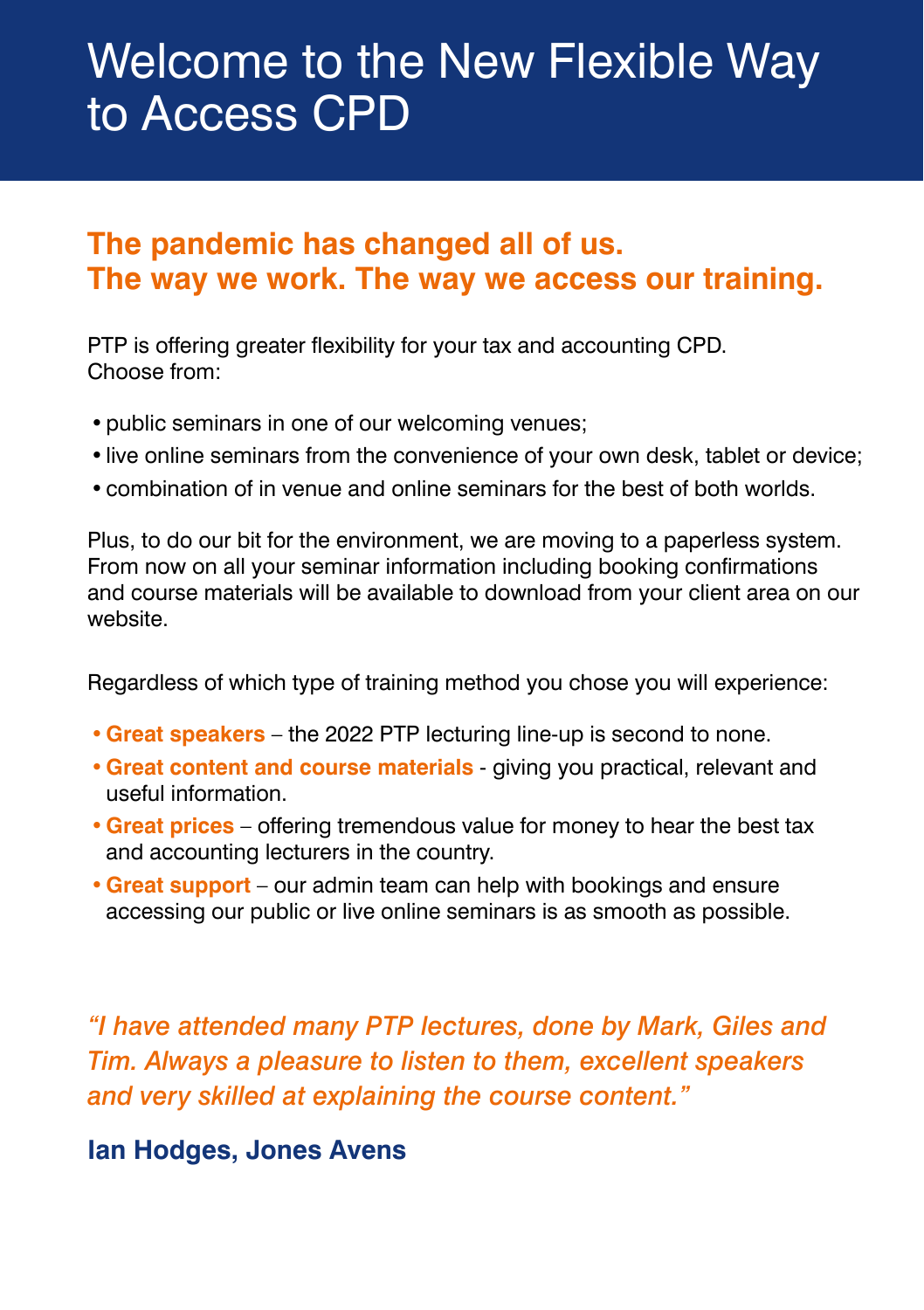# Professional Speakers Practical Seminars

#### **Tax Updates (Quarterly or Six Monthly) Tim Good, Giles Mooney or Mark Ward**

PTP Tax updates are at the heart of what we do - training that offers you a quick and effective way to ensure you are alerted to developments significant to your practice while retaining an overall awareness of all important developments in UK taxation. Cases and tips, HMRC press releases and articles will be discussed at these seminars with an explanation of not just what is happening but why it matters to you and your clients.



#### **Finance Bill Tim Good, Giles Mooney or Mark Ward**

Recent budget speeches have fundamentally changed the tax landscape with companies seeing some of the most dramatic changes in a generation. As the Government works to rebuild the post-Covid economy, alongside the ongoing transition to MTD, this year's Finance Bill is likely to feature dramatic changes to tax and administration of huge importance to all individuals and businesses.

#### **Annual Accounting Update Guy Loveday**

Keep up to date with the latest tweaks and twists in accounting to ensure clients are correctly advised and reporting is accurate. This year's annual accounting update will include the latest news. As usual the last 20 minutes will be devoted to auditing developments for those for whom it is relevant.

Book your seminars at: **[www.ptptraining.com](https://www.ptptraining.com/courses/current-seminars)**

or call us on: **01604 346245** or email: **[info@ptptraining.com](mailto:info@ptptraining.com)**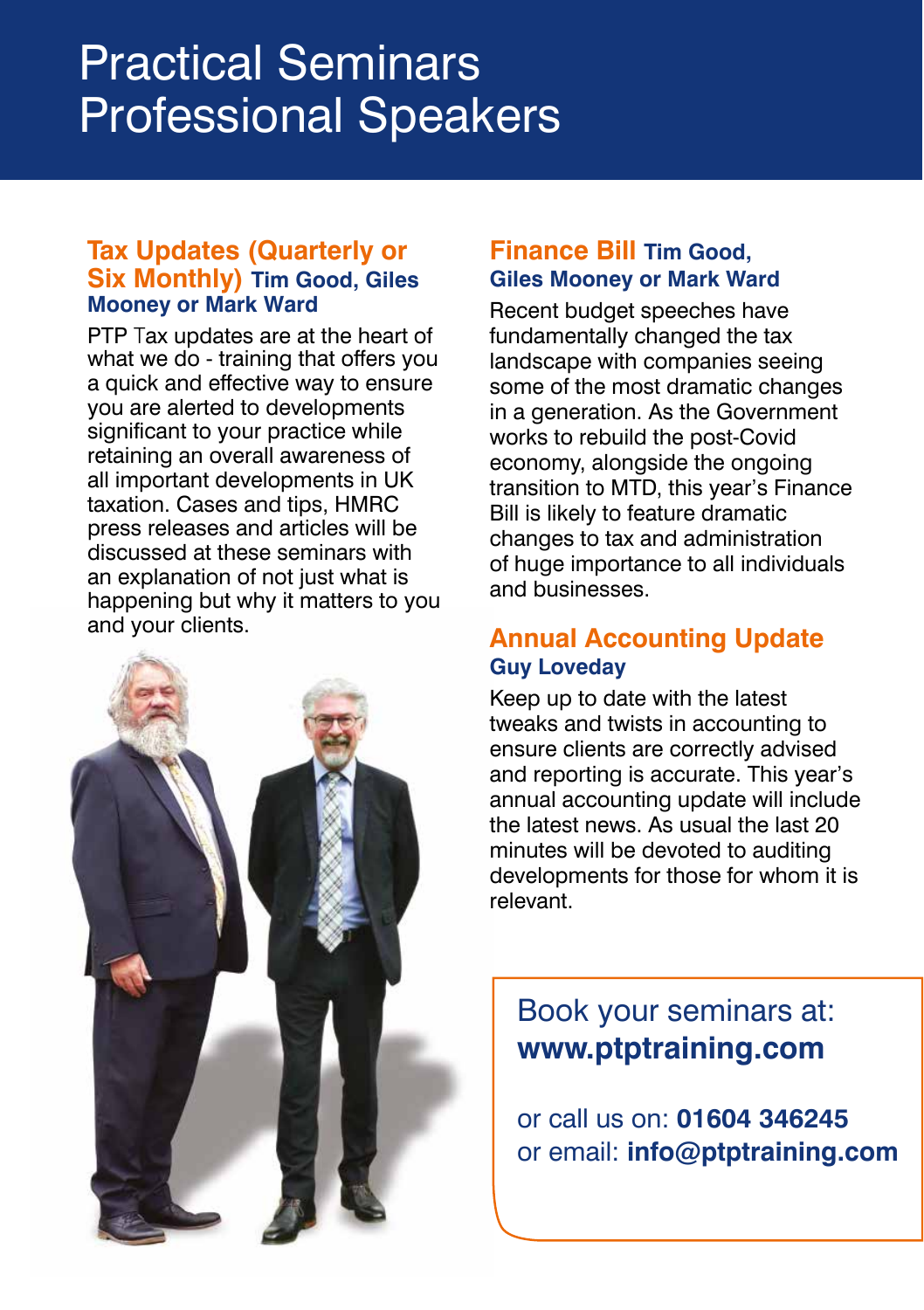# Practical Seminars Professional Speakers

#### **Rebecca's Practical Roundup Rebecca Benneyworth**

This course will focus on current practical issues within the small to medium sized practice, identifying current developments and what steps advisers need to take to deal with these in a practical context. The course will cover a wide variety of areas including the latest VAT and MTD issues along with practical advice to help you stay on top of current issues in your firm.



#### **Tax Cases that Changed our Lives Tim Good, Giles Mooney or Mark Ward**

Over the years there have been many tax cases which have helped shape our understanding and application of legislation and better understand HMRC's interpretation of law. From a school teacher helping us understand employment benefits to a cinema helping us get capital allowances right, the development of precedent is, in many ways, more important than the development of the legislation itself. The seminar will consider the implications of court and tribunal cases to SMEs, employers and wealthy individuals and the opportunities they present for tax planning and the importance of getting tax right.

### Book your seminars at: **[www.ptptraining.com](https://www.ptptraining.com/courses/current-seminars)**

or call us on: **01604 346245** or email: **[info@ptptraining.com](mailto:info@ptptraining.com)**